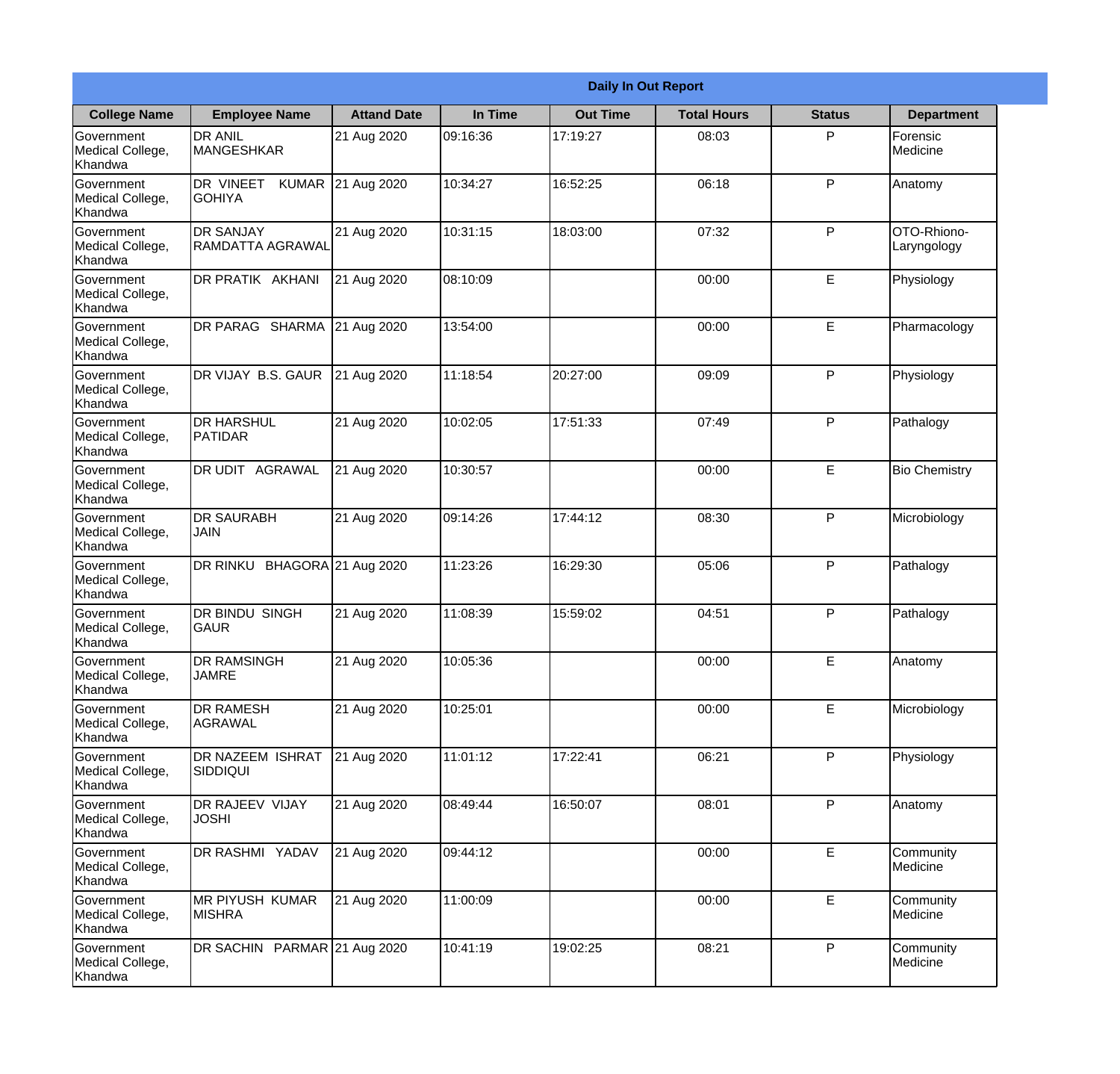| <b>Designation</b>                  | <b>Category</b>     |
|-------------------------------------|---------------------|
| Assistant Professor                 | Para Clinical       |
| Professor                           | <b>Non Clinical</b> |
| Professor                           | Clinical            |
| Assistant Professor   Non Clinical  |                     |
| Professor                           | Para Clinical       |
| Associate Professor Non Clinical    |                     |
| Assistant Professor   Para Clinical |                     |
| Associate Professor Non Clinical    |                     |
| Associate Professor Para Clinical   |                     |
| Assistant Professor   Para Clinical |                     |
| Associate Professor Para Clinical   |                     |
| Demonstrator/Tutor   Non Clinical   |                     |
| <b>Assistant Professor</b>          | Para Clinical       |
| Professor                           | Non Clinical        |
| <b>Assistant Professor</b>          | Non Clinical        |
| <b>Assistant Professor</b>          | Para Clinical       |
| Statistician                        | Para Clinical       |
| <b>Assistant Professor</b>          | Para Clinical       |

## **Daily In Out Report**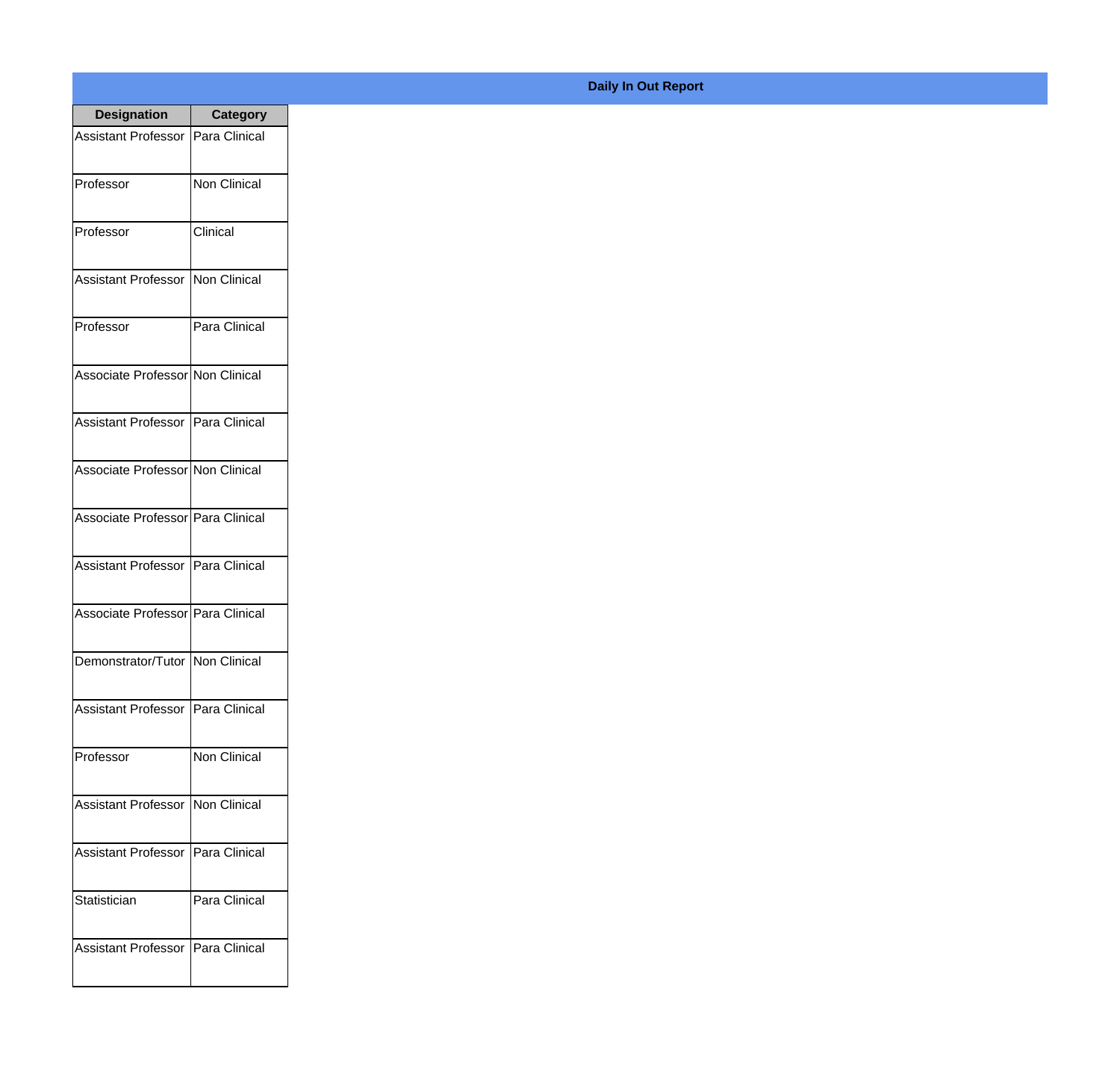|                                                  |                                                |             |          |          | <b>Daily In Out Report</b> |              |                         |
|--------------------------------------------------|------------------------------------------------|-------------|----------|----------|----------------------------|--------------|-------------------------|
| <b>Government</b><br>Medical College,<br>Khandwa | DR PRAMILA VERMA 21 Aug 2020                   |             | 11:53:34 | 18:18:50 | 06:25                      | P            | Paediatrics             |
| Government<br>Medical College,<br>Khandwa        | <b>DR MANOJ BALKE</b>                          | 21 Aug 2020 | 09:44:35 | 14:09:48 | 04:25                      | $\mathsf{P}$ | Ophthalmology           |
| <b>Government</b><br>Medical College,<br>Khandwa | <b>DR GARIMA</b><br>LAGRAWAL VARSHNEY          | 21 Aug 2020 | 10:27:22 |          | 00:00                      | E            | Paediatrics             |
| <b>Government</b><br>Medical College,<br>Khandwa | <b>DR SIDDHARTH</b><br><b>BANODE</b>           | 21 Aug 2020 | 08:34:07 | 17:19:07 | 08:45                      | $\mathsf{P}$ | Pharmacology            |
| Government<br>Medical College,<br>Khandwa        | <b>DR CHANDNI</b><br>KAROLE                    | 21 Aug 2020 | 09:47:53 | 13:11:18 | 03:24                      | $\mathsf{P}$ | Ophthalmology           |
| Government<br>Medical College,<br><b>Khandwa</b> | <b>DR PRIYA KAPOOR</b><br><b>KAPOOR</b>        | 21 Aug 2020 | 10:14:13 |          | 00:00                      | E            | Pathalogy               |
| <b>Government</b><br>Medical College,<br>Khandwa | <b>DR SAPNA</b><br><b>MAHESHRAM</b>            | 21 Aug 2020 | 10:57:22 | 17:50:37 | 06:53                      | $\mathsf{P}$ | Community<br>Medicine   |
| <b>Government</b><br>Medical College,<br>Khandwa | <b>DR SEEMA</b><br><b>SUDHAKARRAO</b><br>SUTAY | 21 Aug 2020 | 10:45:08 | 17:19:57 | 06:34                      | $\mathsf{P}$ | Forensic<br>Medicine    |
| <b>Government</b><br>Medical College,<br>Khandwa | DR RAKESH SINGH<br><b>HAZARI</b>               | 21 Aug 2020 | 13:26:50 |          | 00:00                      | E            | Pathalogy               |
| Government<br>Medical College,<br>Khandwa        | <b>DR ANANT</b><br><b>TUKARAM PAWAR</b>        | 21 Aug 2020 | 10:23:59 | 19:02:07 | 08:39                      | $\mathsf{P}$ | Community<br>Medicine   |
| <b>Government</b><br>Medical College,<br>Khandwa | DR SHAIKH M.KHALIQ 21 Aug 2020                 |             | 10:23:30 |          | 00:00                      | E            | <b>Bio Chemistry</b>    |
| Government<br>Medical College,<br>Khandwa        | <b>DR RAJU</b>                                 | 21 Aug 2020 | 10:03:44 | 18:51:50 | 08:48                      | P            | Forensic<br>Medicine    |
| Government<br>Medical College,<br>Khandwa        | DR AJAY GANGJI                                 | 21 Aug 2020 | 11:14:34 |          | 00:00                      | E            | <b>General Surgery</b>  |
| <b>Government</b><br>Medical College,<br>Khandwa | DR RANJEET<br><b>BADOLE</b>                    | 21 Aug 2020 | 14:47:37 |          | 00:00                      | E            | <b>General Medicine</b> |
| Government<br>Medical College,<br>Khandwa        | <b>DR ASHOK</b><br><b>BHAUSAHEB NAJAN</b>      | 21 Aug 2020 | 10:45:33 |          | 00:00                      | E            | Forensic<br>Medicine    |
| Government<br>Medical College,<br>Khandwa        | DR PRIYESH<br><b>MARSKOLE</b>                  | 21 Aug 2020 | 11:54:32 |          | 00:00                      | E            | Community<br>Medicine   |
| Government<br>Medical College,<br>Khandwa        | <b>DR SANGEETA</b><br><b>CHINCHOLE</b>         | 21 Aug 2020 | 10:58:44 |          | 00:00                      | E            | Physiology              |
| Government<br>Medical College,<br>Khandwa        | DR NEERAJ KUMAR                                | 21 Aug 2020 | 09:41:56 | 16:26:39 | 06:45                      | P            | Dentisry                |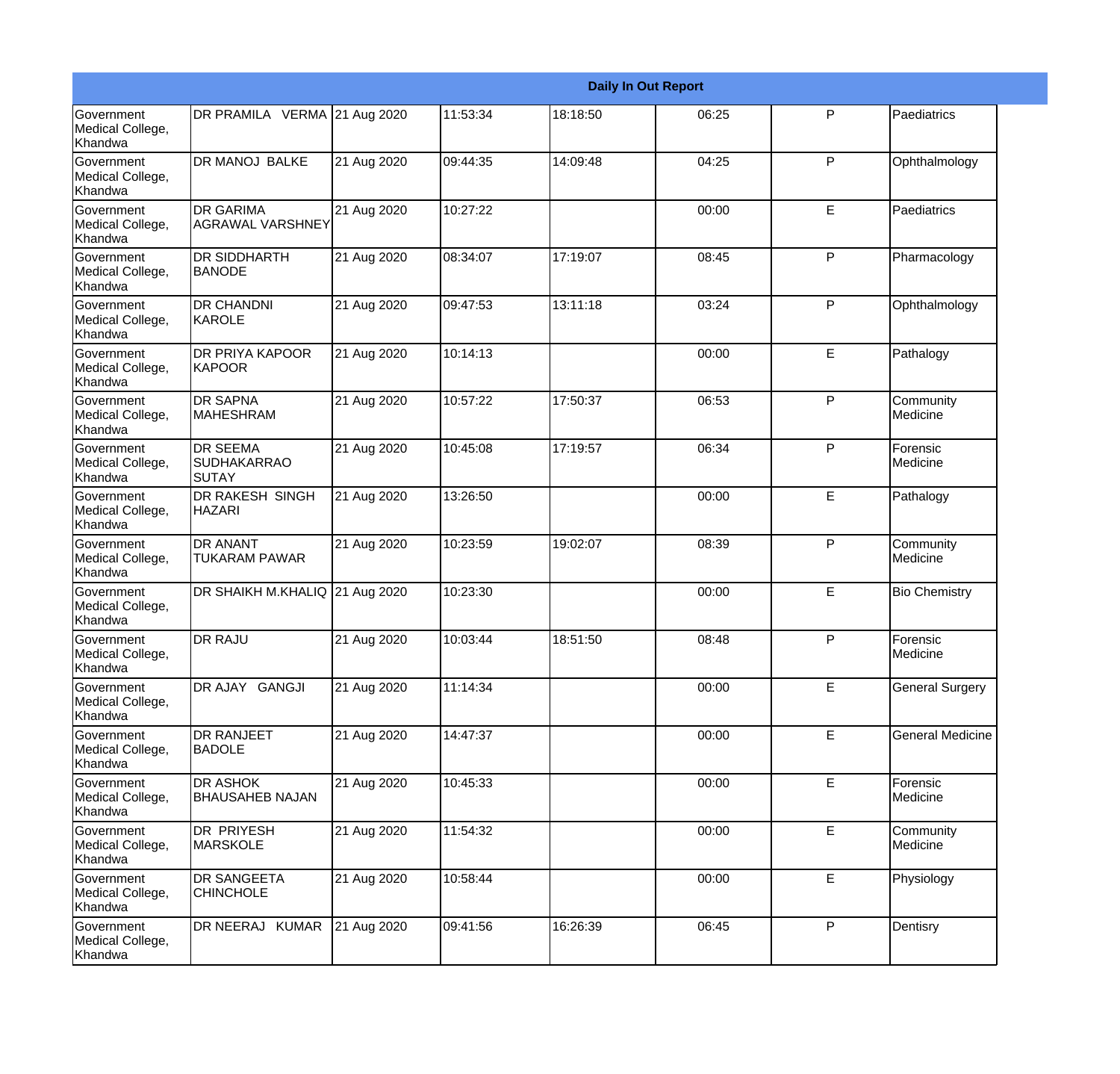| Professor                         | Clinical      |
|-----------------------------------|---------------|
| Assistant Professor Clinical      |               |
|                                   |               |
| Associate Professor Clinical      |               |
| Associate Professor Para Clinical |               |
| Assistant Professor Clinical      |               |
| Demonstrator/Tutor Para Clinical  |               |
| Associate Professor Para Clinical |               |
| Professor                         | Para Clinical |
| Professor                         | Para Clinical |
| Professor                         | Para Clinical |
| Professor                         | Non Clinical  |
| Demonstrator/Tutor Para Clinical  |               |
| Professor                         | Clinical      |
| Assistant Professor Clinical      |               |
| Associate Professor Para Clinical |               |
| Associate Professor Para Clinical |               |
| Demonstrator/Tutor   Non Clinical |               |
| Assistant Professor Clinical      |               |
|                                   |               |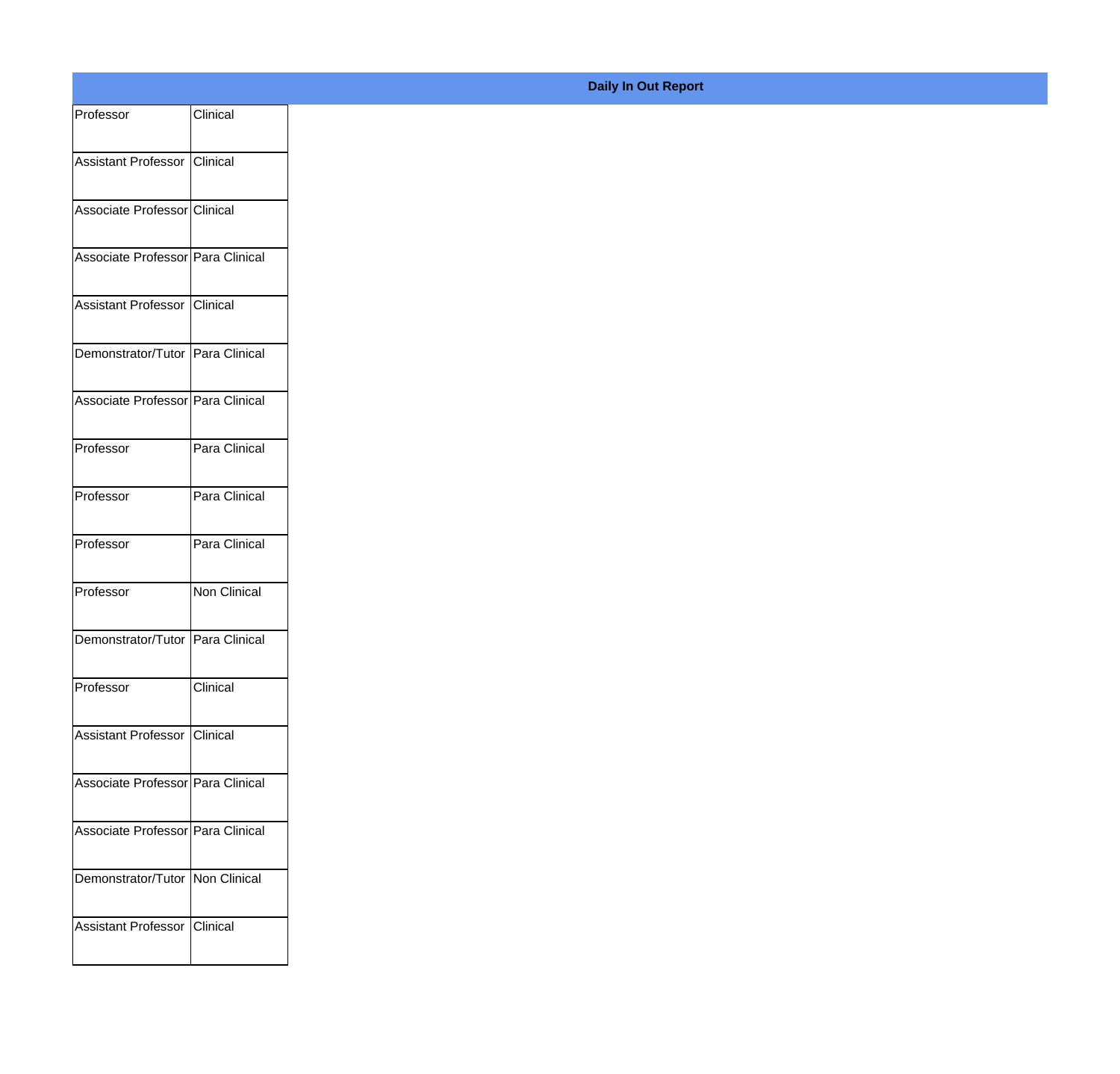|                                                  |                                           |             |          | <b>Daily In Out Report</b> |       |    |                             |
|--------------------------------------------------|-------------------------------------------|-------------|----------|----------------------------|-------|----|-----------------------------|
| <b>Government</b><br>Medical College,<br>Khandwa | DR SUNIL BAJOLIYA                         | 21 Aug 2020 | 19:02:16 |                            | 00:00 | E. | IOTO-Rhiono-<br>Laryngology |
| Government<br>Medical College,<br>Khandwa        | <b>DR NISHA MANDLOI</b><br><b>IPANWAR</b> | 21 Aug 2020 | 15:33:55 |                            | 00:00 | Е  | Obstetrics &<br>Gynaecology |
| lGovernment<br>Medical College,<br>Khandwa       | <b>DIXIT</b><br>IDR NANDINI               | 21 Aug 2020 | 11:38:53 |                            | 00:00 | E. | <b>Paediatrics</b>          |
| Government<br>Medical College,<br>Khandwa        | <b>DR SATISH</b><br><b>ICHANDEL</b>       | 21 Aug 2020 | 11:18:34 |                            | 00:00 | E. | Pharmacology                |
| Government<br>Medical College,<br>Khandwa        | <b>MOHIT GARG</b>                         | 21 Aug 2020 | 15:38:07 |                            | 00:00 | E. | General Medicine            |